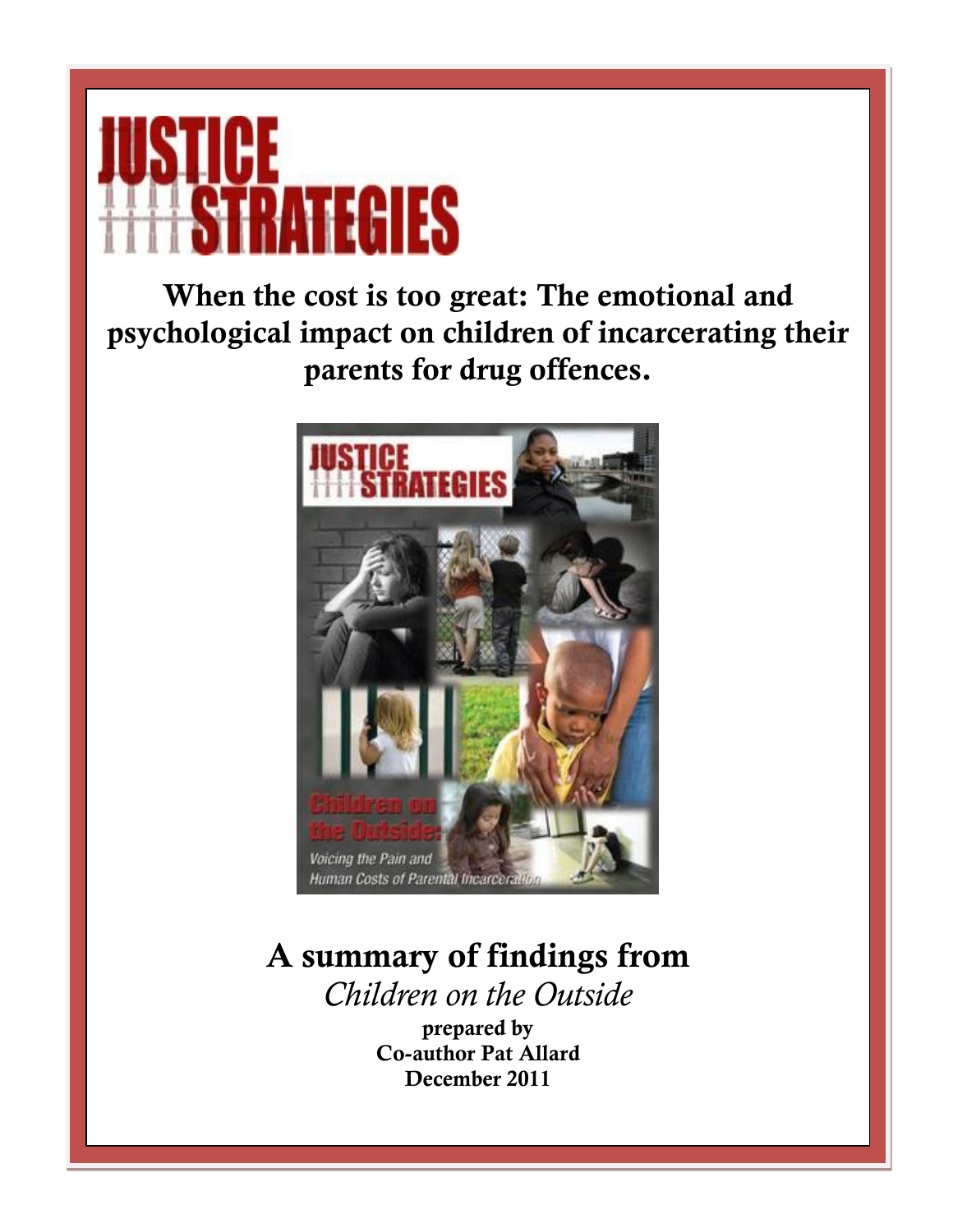### **When the cost is too great: The emotional and psychological impact on children of incarcerating their parents for drug offences<sup>1</sup>**

## **By Patricia Allard<sup>2</sup>**

## **Introduction**

The U.S. Bureau of Justice Statistics (BJS) has estimated that by 2007 more than half (53 percent) of the 1.5 million people in U.S. prisons were parents of one or more minor children – translating into more than 1.7 million minor children with an incarcerated parent. This represents an increase of 80 percent since 1991. Nearly onequarter of these children are age four or younger, and more than a third will become adults while their parent remains behind bars.

Moreover, data compiled at BJS shows that the acute problem of racial disparity behind bars is reflected among the children of incarcerated parents. Black children are seven and a half times more likely than white children to have a parent in prison. The rate for Latino children is two and a half times the rate for whites.<sup>3</sup> The estimated risk of parental imprisonment by age 14 for white children born in 1990 is one in 25; for black children born in the same year, it is one in four. $4$ 

Undergirding this striking racial disparity is the sheer number of people behind bars in the U.S. The U.S. is the world's front-runner in the race to incarcerate.<sup>5</sup> A recent study commissioned by the Pew Charitable Trust determined that in 2008, when both prisons and jails were included, the number of parents behind bars skyrocketed. According to the Pew report, "more than 1.2 million inmates – over half of the 2.3 million people behind bars – are parents of children under age 18…[and] there are now 2.7 million minor children (under age 18) with a parent behind bars."<sup>6</sup>

 $\overline{a}$ <sup>1</sup> Article is based on and excerpts taken from a national report entitled *Children on the Outside: Voicing the Pain and Human Costs of Parental Incarceration,* (Jan. 2011), *available at*

http://www.justicestrategies.org/publications/2011/children-outside-voicing-pain-and-human-costsparental-incarceration.

 $2$  The author wishes to thank Judy Greene, the co-author of Children on the Outside. Patricia Allard was an Open Society Institute Soros Justice Advocacy Fellow and is a research consultant at Justice Strategies. Ms. Allard is a graduate of Queen's University Law School in Canada (1996), was called to the bar of Ontario in 1998, and received her master's in criminology from the Center of Criminology at the University of Toronto (1999). Since May 2009 she is Deputy Director of the Canadian HIV/AIDS Legal Network.

<sup>3</sup> LAUREN E. GLAZE & LAURA M. MARUSCHAK, U.S. DEP"T OF JUSTICE, BUREAU OF JUSTICE STATISTICS SPECIAL REPORT, PARENTS IN PRISON AND THEIR MINOR CHILDREN (Aug. 2008) *available at* http://bjs.ojp.usdoj.gov/content/pub/pdf/pptmc.pdf.

<sup>4</sup> Christopher Wildeman, *Parental Imprisonment, the Prison Boom, and the Concentration of Childhood Disadvantage*, 46 DEMOGRAPHY 265 (2009).

<sup>5</sup> THE PEW CTR. ON THE STATES. ONE IN 100: BEHIND BARS IN AMERICA 2008 (Feb. 2008), *available at* http://www.pewcenteronthestates.org/report\_detail.aspx?id=35904.

<sup>6</sup> THE PEW CHARITABLE TRUST. COLLATERAL COSTS: INCARCERATION"S EFFECT ON ECONOMIC MOBILITY, THE PEW CHARITABLE TRUST (2010) *available at*

http://www.pewtrusts.org/uploadedFiles/wwwpewtrustsorg/Reports/Economic\_Mobility/Collateral%20Cos ts%20FINAL.pdf.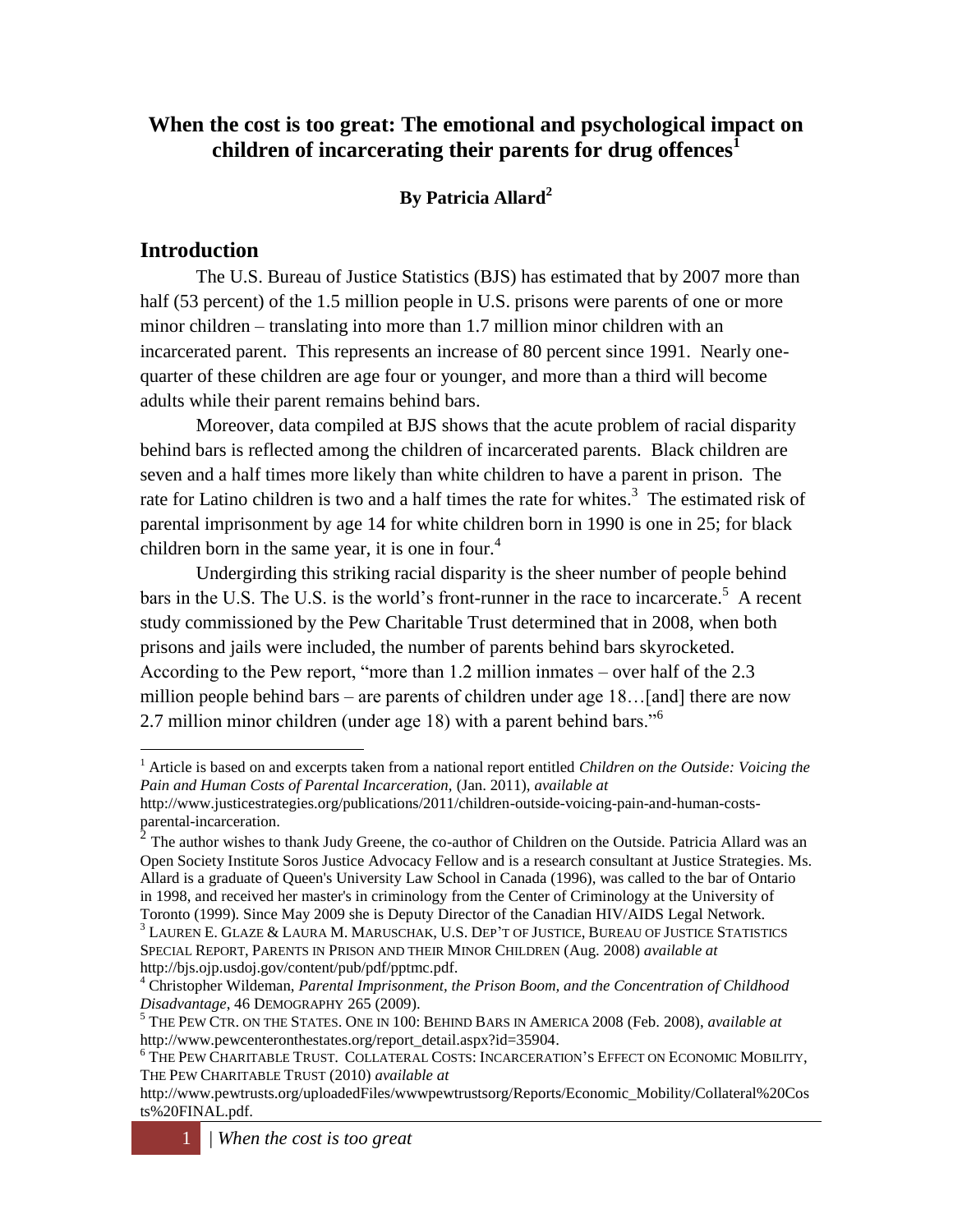The advent of the modern "war on drugs" and its accompanying "lock "em up and throw away the key" crime policies largely explain the evolution of mass incarceration in the U.S. and account for much of the pain caused to children who have lost their parents to long prison sentences. For example, between 1986 and 1999 state prisons saw an 888% increase in the number of women incarcerated *for drug offenses alone*; this is compared to a 129% increase in the number of women in state prison for all non-drug offenses.<sup>7</sup> Drug offenses accounted for half of the rise in number of women incarcerated in state prisons between 1986 and 1996 and one-third of the increase for men. $8$  Today, approximately one-quarter of all people in prisons and jails nationwide were convicted of a drug offense.<sup>9</sup>

This stark reality has sparked new research on the familial and societal costs of incarceration, increasing the attention given by policymakers to the children of incarcerated parents and stirring organizing efforts for change at the local and national levels. State and federal policymakers are also beginning to acknowledge that current laws and practices that sentence people to lengthy prison terms for low-level, relatively minor offenses, including drug offenses, not only bloat the incarceration rate and budget lines; they also create an intergenerational malaise. Because of this, they are exploring ways to avoid lengthy incarceration for those with drug addiction and the mental illnesses that often occur alongside drug addiction. There is also growing support for immediate efforts to increase contact between incarcerated parents and their children, and to support family reunification after parents are released from prison.

Notwithstanding these developments, insufficient attention has been focused on the most direct reform avenues for reducing or eliminating the social and emotional impact of parental incarceration on the child-victims of the drug war: reducing the number of parents who are sentenced to prison in the first place. The primary goal that we should all aspire to is the reduction of the use of prisons to address minor, victimless offenses such as drug offenses. There are countless policies, laws and practices that are being explored, and, increasingly, implemented in various states across the nation. Needless to say, the impetus behind state-based sentencing reforms as they relate to drug crimes are emerging primarily because of the fiscal crisis many states are facing as a result of mass incarceration over the last three decades. That said, by reducing reliance on incarceration in tackling the "drug problem" in the United States – through sentencing reform – there will be a positive impact on reducing the number of parents being separated from their children for inordinate amounts of time, thereby potentially reducing the negative emotional and psychological impact on children. Aiding parents in

 $^7$  Marc Mauer, Cathy Potler & Richard Wolf, Gender and Justice: Women, Drugs and SENTENCING POLICY. THE SENTENCING PROJECT (Nov. 1999), *available at* http://www.sentencingproject.org/pdfs/9042.pdf.

<sup>8</sup> *Id.*

<sup>9</sup> JUSTICE POLICY INSTITUTE. SUBSTANCE ABUSE TREATMENT AND PUBLIC SAFETY (Jan. 2008), *available at* http://www.justicepolicy.org/images/upload/08\_01\_REP\_DrugTx\_AC-PS.pdf.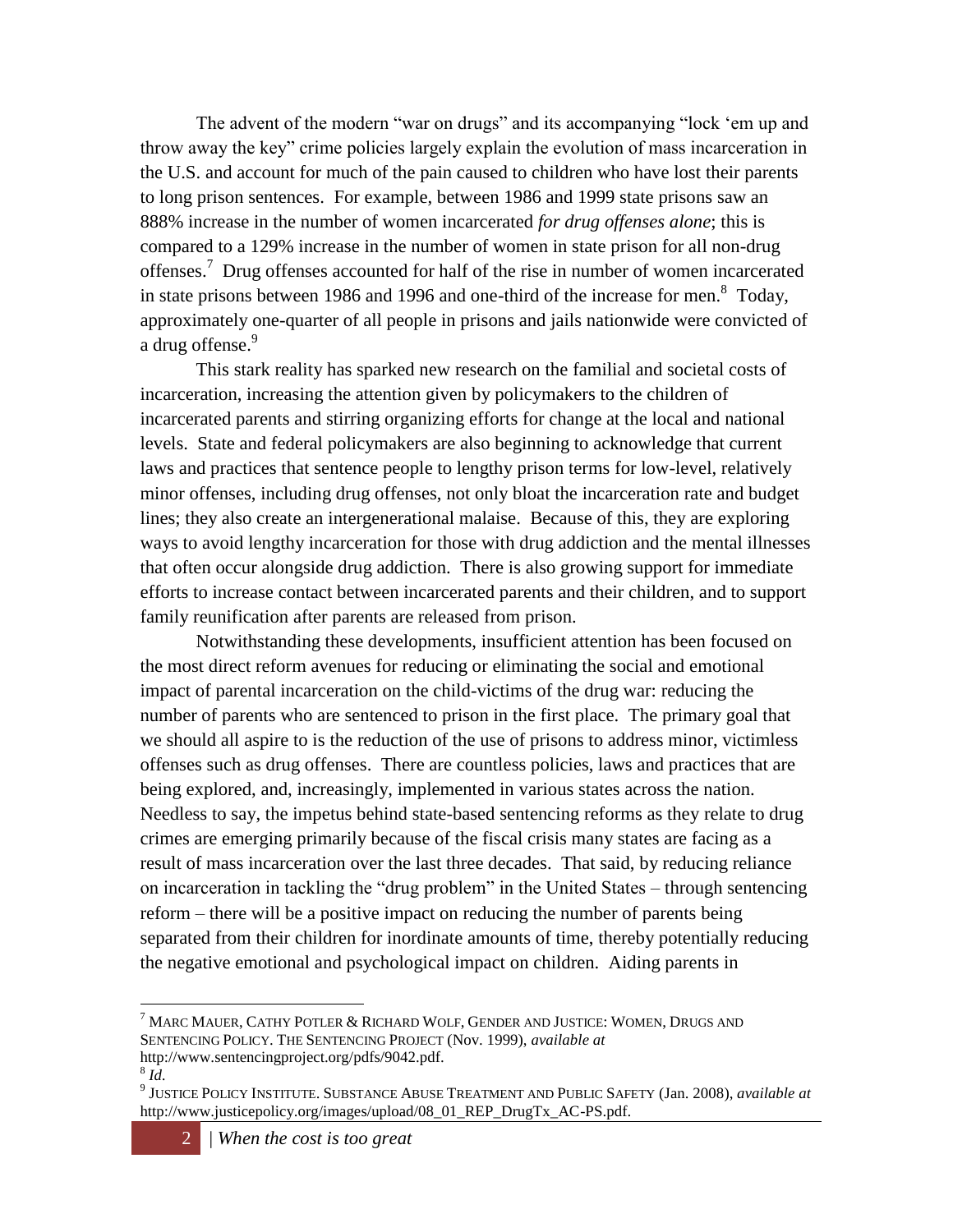combating their addiction outside of prison walls is perhaps the most sensible criminal justice policy in addressing the needs of children who are caught in the cross-fire of the war on drugs.

In the meantime, as policymakers review, assess and, eventually, reform draconian drug laws, it is imperative that front-line service providers who work with children and family and juvenile court judges be mindful of the emotional and psychological impact that parental incarceration has on youth. A more in-depth understanding of the complexities of these young people"s life experiences will hopefully enable the development of appropriate support services.

## **Background of Justice Strategies' report,** *Children on the Outside*

The report, *Children on the Outside: Voicing the Pain and Human Costs of*  Parental Incarceration,<sup>10</sup> examines the tragic consequences of mass incarceration and the war on drugs on the lives of countless children across the nation – especially black and Latino children – due to the incarceration of their parents. Parental incarceration has ripped their families apart, leaving them to fend for their own survival. The most fundamental question that emerged from the research conducted for the report  $- a$ question that many have asked since the beginning of the drug war – is this: Have our policymakers, in the name of public safety, taken punitive sentencing laws over the edge, pushing generations of young people into freefall without adequate parental support?

The research compiled for *Children on the Outside* presents the invaluable insights of the few social scientists who have studied the issues surrounding parental incarceration in great depth, painstakingly documenting that the resulting harms are as severe – if not more severe – than those caused by separation for other reasons (i.e. divorce). The findings of *Children on the Outside* emerge from a compilation of eight two-hour focus groups and 18 in-depth structured interviews conducted in New York and Alabama. Two focus groups were conducted with formerly incarcerated parents and two more were conducted with mothers and fathers who were at the time behind prison walls. The fifth and sixth were conducted with case workers and counselors who work in reentry programs for adults, and the final two focus groups included discussions with teens who currently have a parent in prison, and child welfare workers who carry a case load of children in foster care with one or more parents in prison. The interviews included teens reunited with parents who had reintegrated into society after their prison term; educators who work with children/youth who experience parental incarceration; re-entry program managers; and caregivers for children whose parents are behind prison walls.

In addition, a thorough literature review of both national and international studies that have examined the impact of parental imprisonment on children and youth were used

 $^{10}$  PATRICIA ALLARD & JUDY GREENE, JUSTICE STRATEGIES, CHILDREN ON THE OUTSIDE: VOICING THE PAIN AND HUMAN COSTS OF PARENTAL INCARCERATION (Jan. 2011), *available at*

http://www.justicestrategies.org/publications/2011/children-outside-voicing-pain-and-human-costsparental-incarceration.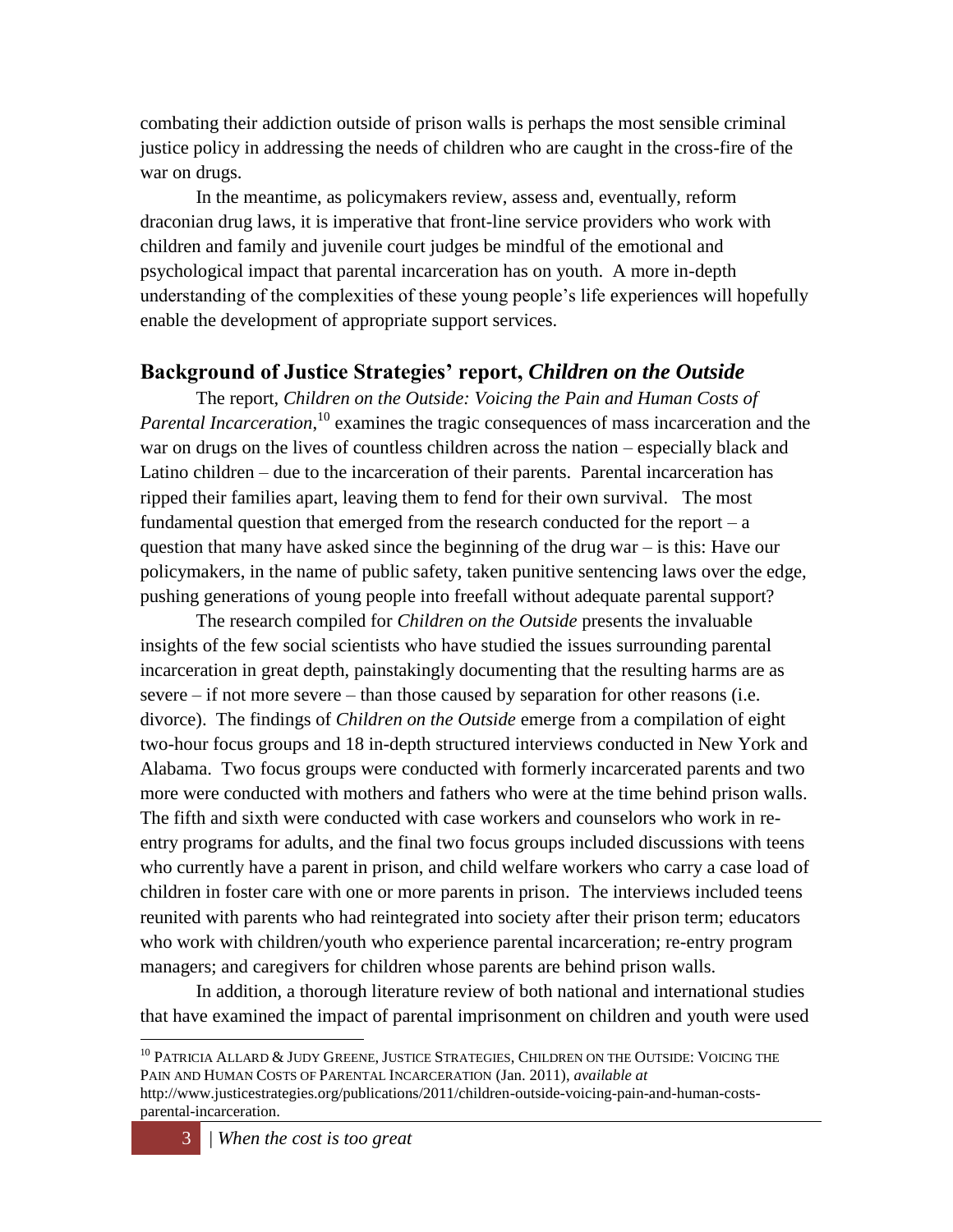to contextualize the findings of the focus groups and interviews. Finally, a wealth of data that describe national drug enforcement patterns, and data that provide a closer examination of the sentencing and imprisonment of people convicted of drug crimes in New York and Alabama were collected and analyzed.

## **A Theoretical Context**

The significant and lasting pain young children and adolescents experience due to the loss of a parent is well-documented, especially when that loss is due to a parent"s death or divorce. School systems, adult caregivers, family members and society at large tend to acknowledge the legitimacy of children"s unique grieving processes, even when those processes include anti-social behaviors, such as acting out at school, withdrawing from friends or even getting into trouble with the law. The fields of child psychology, education and medicine have strived to develop effective interventions and support systems and to imbue these children with a strong sense of resiliency and the ability to cope.

Less care has been taken, however, to address and acknowledge the trauma children experience as a result of the loss of a parent to prison. Although the pain of losing a parent to prison is tantamount in many respects to losing a parent to death or divorce, the children who remain "on the outside" appear to suffer a special stigma. Unlike children of the deceased or divorced who tend to benefit from society"s familiarity with and acceptance of their loss, children of the incarcerated too often grow up and grieve under a cloud of low expectations and amidst a swirling set of assumptions that they will fail – that they will themselves resort to a life of crime or that they too will succumb to a life of drug addiction.

There are many applicable theoretical frameworks for understanding the effects of parental incarceration on children. Unlike approaches to understanding the effects of parental loss due to other causes, criminological frameworks seems to have been most emphatically applied in the context of understanding the effects of parental imprisonment on children – focusing on whether the children of people in prison will themselves turn to a life of crime. To be sure, research shows a close connection between parental incarceration and adverse outcomes for children, including but not limited to criminal behavior – but this connection is decidedly complex.

Scholars at Cambridge University"s Institute of Criminology, Joseph Murray and David P. Farrington, recently investigated the effects of parental incarceration on children.<sup>11</sup> Their research shows that parental imprisonment is a risk factor with strong effects and multiple adverse outcomes for children. After examining findings from several longitudinal studies, they concluded that parental imprisonment is associated with children having three times the odds of engaging in anti-social or delinquent behavior

 $\overline{a}$ <sup>11</sup> Joseph Murray & David Farrington, *The Effects of Parental Imprisonment on Children, in* 37 CRIME AND JUST.: A REVIEW OF RESEARCH 133*,* (Michael Tonry ed., 2008).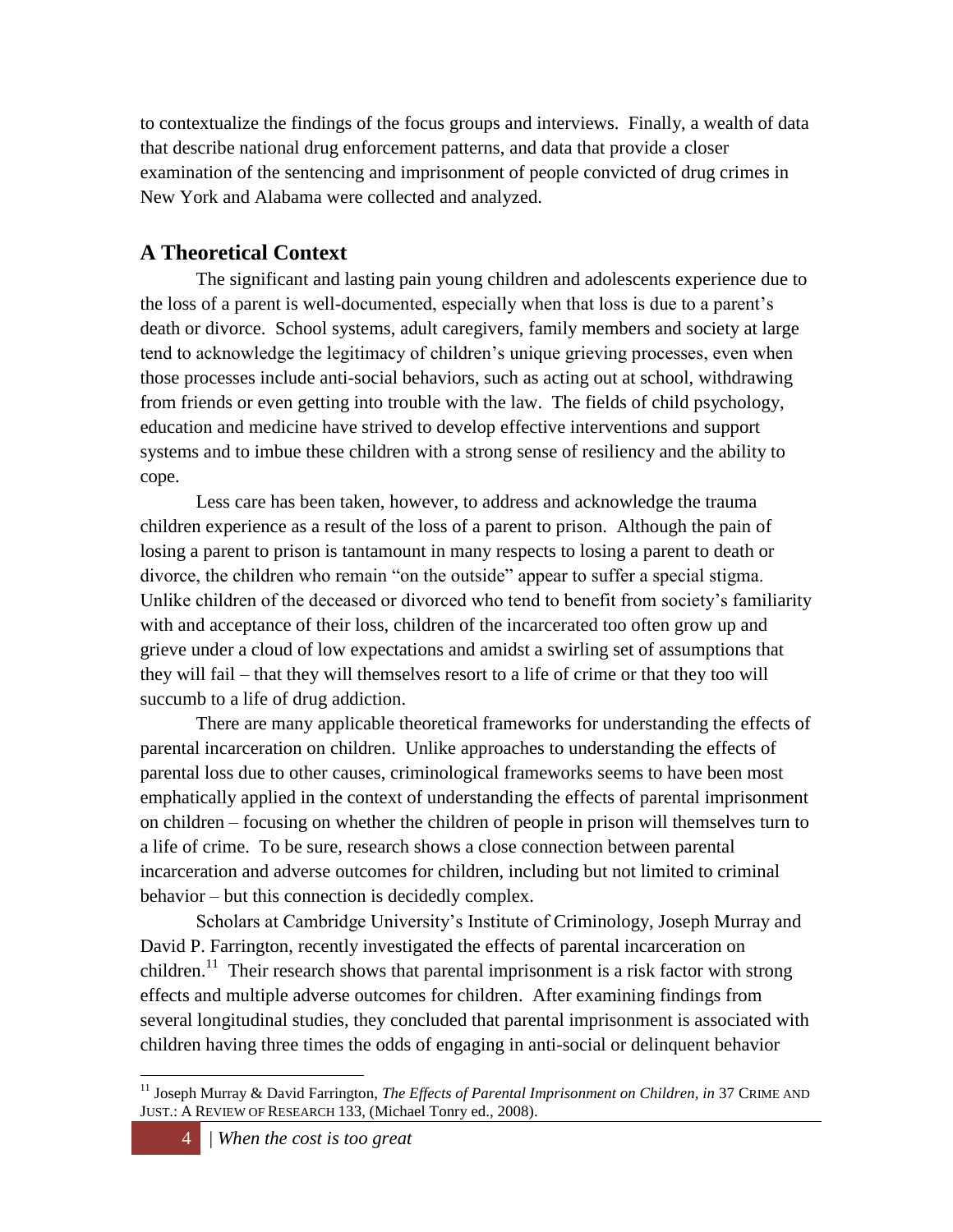(violence, drug abuse), and experiencing more negative outcomes as children and adults (school failure, and unemployment).<sup>12</sup> They found that these children are twice as likely to develop serious mental health problems. Earlier studies also suggested that parental imprisonment was associated with missing the imprisoned parent, sadness, withdrawn behavior, sleep problems, aggressive behavior, deteriorating school performance, truancy, and sometimes delinquency. $13$ 

While Murray and Farrington's findings comport with the experiences of some of the interview subjects for *Children on the Outside*, these findings alone fail to paint a complete picture of youth outcomes or the mechanisms by which parental incarceration affects children. Murray and Farrington drew from qualitative research to identify specific "mediating factors" that might cause these adverse outcomes in later years for the children of incarcerated parents.<sup>14</sup>

When examined closely, and with the benefit of these deeper theoretical explanations, the connection between parental incarceration and the potential for criminal behavior by the children left behind reveals itself as more complex. Society has a stake in understanding these connections and their causes, including the emotional, psychological, social and economic experiences of children and youth who ultimately grow into adulthood and take responsibility for careers, families and lifestyles of their own. As both family court and juvenile court judges assess situations involving children and youth that come before them, the complex emotional and psychological impact of parental incarceration on these young people should be considered and suitable orders that can support their well-being and healthy growth must be crafted. These children deserve the understanding, support and positive expectations accorded children who experience the trauma of losing their parents under different conditions. The rest of the article presents some of the emotional and psychological impacts that children face as a result of parental imprisonment. These are some, among many others, that judges consider as they are confronted with situations involving parental incarceration.

#### **Undermines children's sense of stability and safety**

The imprisonment of a parent fundamentally undermines a child"s sense of stability and security. The sudden removal, often without explanation, of the parent from their daily life affects a child"s ability to focus on their normal daily activities, such as school. Children and youth become preoccupied with the disintegration of their families,

 $12$  Although it is often said that the children of prisoners are five or six times more likely to be convicted of a crime or sentenced to prison than their peers, Murray and Farrington report that they were not able to locate a convincing source for this claim.

<sup>13</sup> Joseph Murray & David Farrington, *Evidence-Based Programs for Children of Prisoners*, *5*(4) CRIMINOLGY AND PUB. POL'Y, 721, 721-36 (2006).

<sup>&</sup>lt;sup>14"</sup>Mediating factors" refer to the mechanisms through which parental imprisonment might harm children.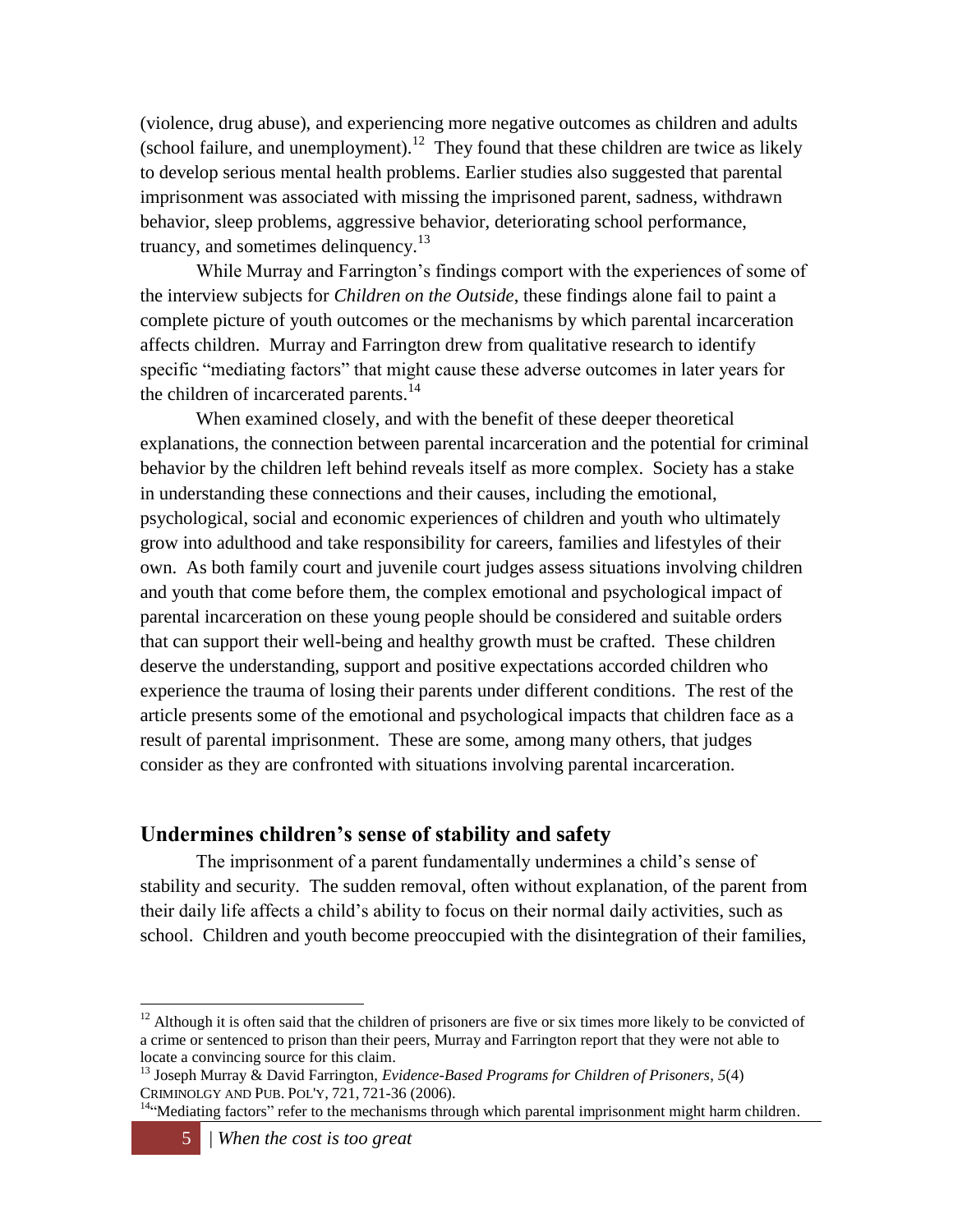worrying about their parent"s whereabouts, their ability to reconnect with siblings or other family members, and – for many – where they will live from one week to the next.

A parent"s arrest and subsequent incarceration represents a drastic change in the lives of many young people. As research shows, before their arrest many parents were closely involved in their children"s day-to-day lives – especially mothers who were most often the primary caregivers. The sudden disappearance of a parent is likely to deeply affect a young person"s sense of well-being. In some cases, children will take responsibility for the parent's sudden absence.

> Children feel like the world revolves around them, so when parents go away, children will assume it's their fault.

> > -Makeba, 24-year-old university student/advocate, whose mother was formerly incarcerated

The long-term impact of the sudden disappearance of a parent can also produce, in some cases, high levels of aggression towards others. For example, Anita"s 14-year old-daughter has become extremely defiant, and has developed a violent "rap sheet" of her own.

Given the significant impact of a parent's abrupt disappearance as a result of incarceration, it is incumbent on the judiciary and/or social services that are the first points of contact to families dealing with imprisonment to develop protocols and practices that facilitate the maintenance of contact between incarcerated parents and their children. Age-appropriate support services should be developed and implemented. The services should also be culturally and gender-sensitive.

Children may experience a dramatic change even if they still have another parent at home caring for them. The caregiver may have limited resources and may struggle to address the emotional, psychological and financial needs of the children. Once again, efforts to support families experiencing parental incarceration should be the primary focus of service providers and the judiciary. The judiciary has a role in ensuring that social workers working with these families are providing them with all the resources available and necessary to minimize the impact of parent imprisonment.

> It turned my children"s world upside down. I was the rock of the family. I was the sole financial provider. I was a stickler for good grades. So, when I left they were without guidance because my exwife was not an authority figure. She was an oldfashion housewife.

> > -Carl, incarcerated father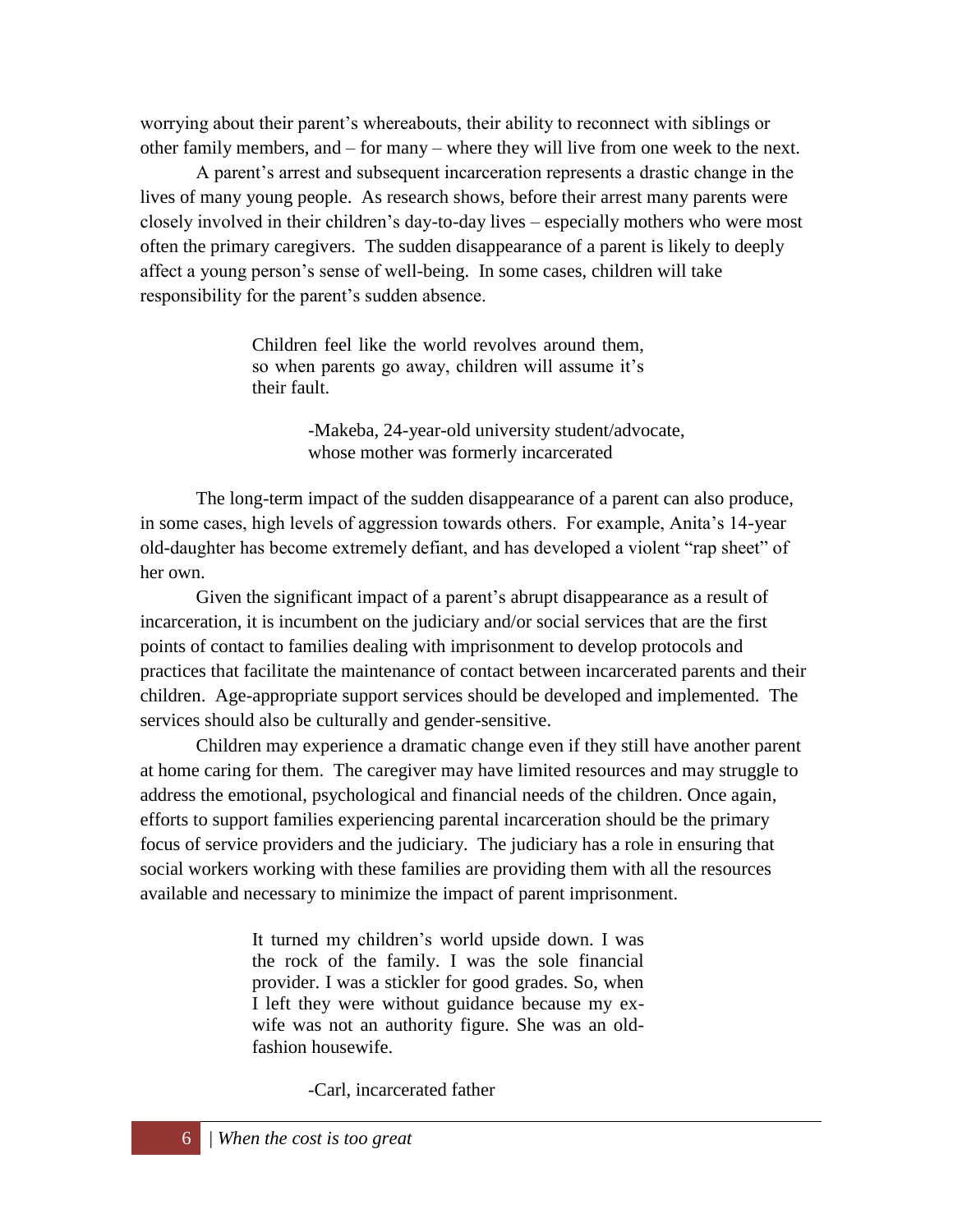Dr. Susan Phillips" research demonstrates many of these sentiments. She found that children of incarcerated parents are more than twice as likely as their peers to experience family instability. The arrest of a parent may trigger a move to another caregiver. Prolonged incarceration can result in children having to live with a series of different caregivers. $^{15}$ 

Noting theories that a child whose parent is involved in criminal activity may be predisposed to follow him or her into a life of crime, and that removal of such a parent might improve the situation, John Hagan"s research suggests that parental imprisonment is more often likely to "intensify the problems caused by a dysfunctional parent," compounding, rather than mitigating family problems.<sup>16</sup>

Even though a parent may not always have maintained an intact household, they may have made positive contributions to their children's well-being.<sup>17</sup> Ethnographic work in this area indicates that non-resident minority fathers often make informal contributions to their children, for example, by buying toys and diapers or providing babysitting services, and in other ways demonstrating that paternity is significant to them, even when this role emphasizes emotional support and guidance more than economic responsibility.

When mothers are incarcerated, families are often splintered. Family instability can result in further separation from immediate family and friends. Siblings may be sent to separate relatives – sometimes in different states – or placed in foster care. Even if they are not separated, a large majority of their caregivers may not have the financial wherewithal needed to meet the necessary expenses for the children. Hagan points out that older children may have to take responsibility for the care of younger siblings, or feel pressure to drop out of school in order to find ways (legitimate or otherwise) to supplement household income.

Because prisons rarely offer rehabilitative services such as drug treatment to help imprisoned people tackle substance abuse issues, many parents are likely to cycle in and out of prison. The "comings and goings" of parents inhibits their children"s developing sense of personal safety. Children may become apprehensive about bonding with their parents, fearing another separation. Some may become withdrawn, while others may act out as their world becomes increasingly unstable and uncertain. Not knowing what may happen from one day to the next can wreak havoc on a young person's life and wellbeing. Treasure, a teen whose father has been in prison for many years, explains the fear and anxiety she feels when she thinks about her father"s eventual return:

<sup>15</sup> Susan Phillips, et al., *Disentangling the Risks: Parent Criminal Justice Involvement and Children's Exposure to Family Risks*, *5*(4) CRIMINOLOGY AND PUB. POL"Y, 677, 677-702 (2006).

<sup>16</sup> John Hagan & Ronit Dinovitzer, *Collateral Consequences of Imprisonment for Children, Communities, and Prisoners*, in CRIME AND JUST.: A REVIEW OF RESEARCH 121, 121-63 *(*Michael Tonry & Joan Petersilia eds., 1999).

<sup>17</sup> *Id*.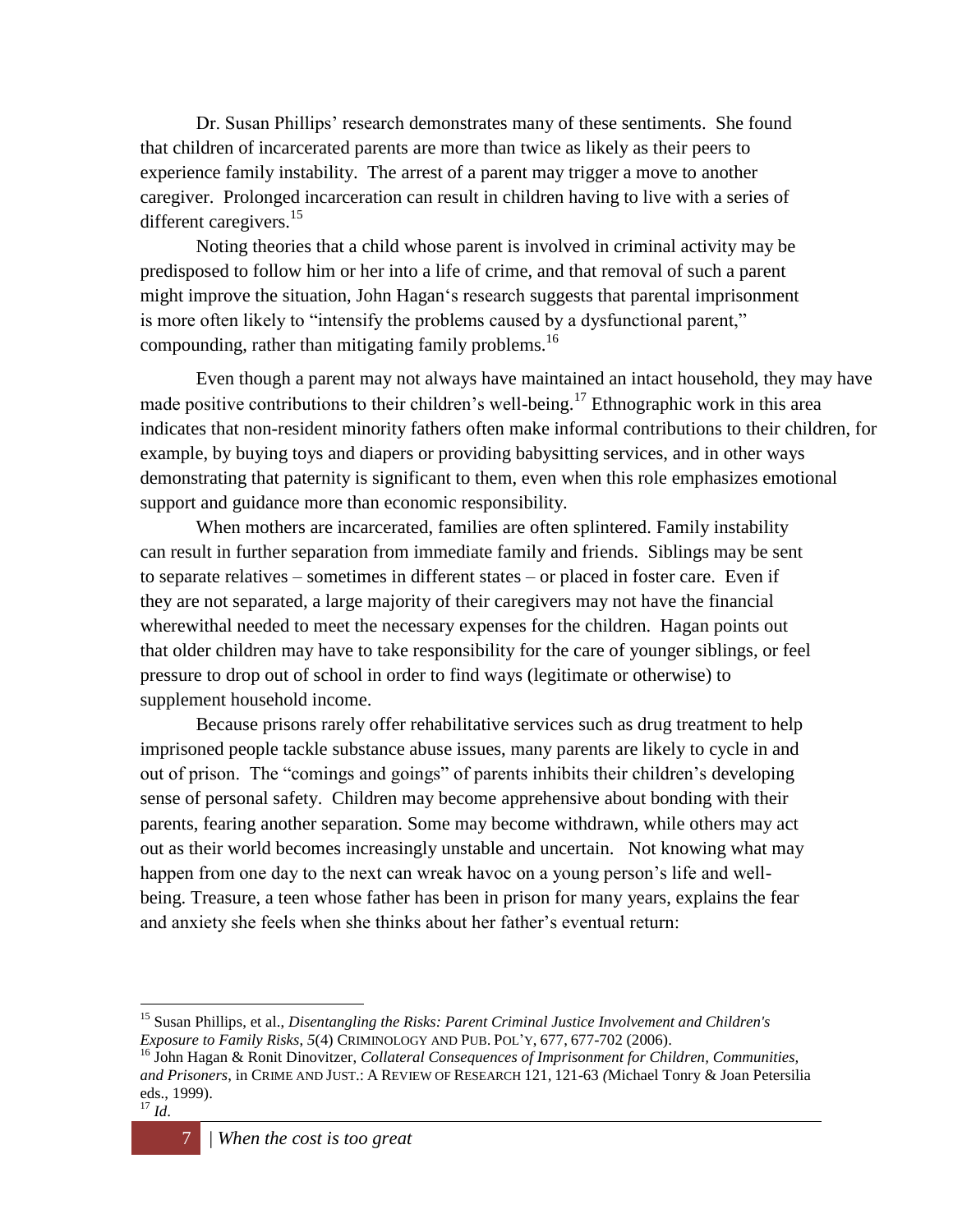Sometimes when I think about him I do miss him. He says that when he gets out he"s going to spend all this time with me. But he can"t make up for ten years like that. He"s gonna come out, and you think I"ll listen to him? I"m afraid that when he comes out and I let him back into my life, he might go back in. It really scares me.

In some cases, young people will find safe and welcoming foster homes where they rebuild a sense of stability. However, they also seek to maintain a relationship with their birth parent, and may worry about what will happen to the stability they have established with their foster family when their parents return.

It is clear that placing children with family members may ease the effect of the separation they experience, as well as possibly increase the likelihood that siblings may continue to maintain contact. However, families who do not receive adequate support to meet the needs of one or more additional children in their household may undermine familial integrity and the well-being of the children. Regardless of whether the household is one led by a single parent or grandparents, a "needs assessment" should be conducted to determine what support services are required to ensure the family and children excel as best they can. Placing children in foster care should be a solution of last resort. When necessary, child welfare workers should, with the court's oversight, ensure that the connection between children and their incarcerated parent is maintained, as well as the connections with siblings and other relatives.

#### **Compromises children's sense of connectedness and worthiness**

Many people have had the opportunity to connect deeply with their parents, whether with one or both parents who lived in the same home, on a regular, secure basis. The parental connection enables individuals to bond, to clash, to disengage, and – eventually – to find their own personhood and sense of personal worth. Unfortunately, children whose parents are incarcerated are unable to experience such an unconditional connection with their parents to shape who they will become in the adult world. While most caregivers attempt to provide a replacement to the parent-child relationship, too often they are unable to meet the huge challenge this represents.

Kids experience a sense of rage when parents go to prison, and the folks who are left are more taxed, and aren"t as available to care for the kids, to help them understand who they are without their mothers or fathers. Without anyone to help guide them as they grow up, it takes a toll on the familial relationships they develop later on.

- Jessica, family services provider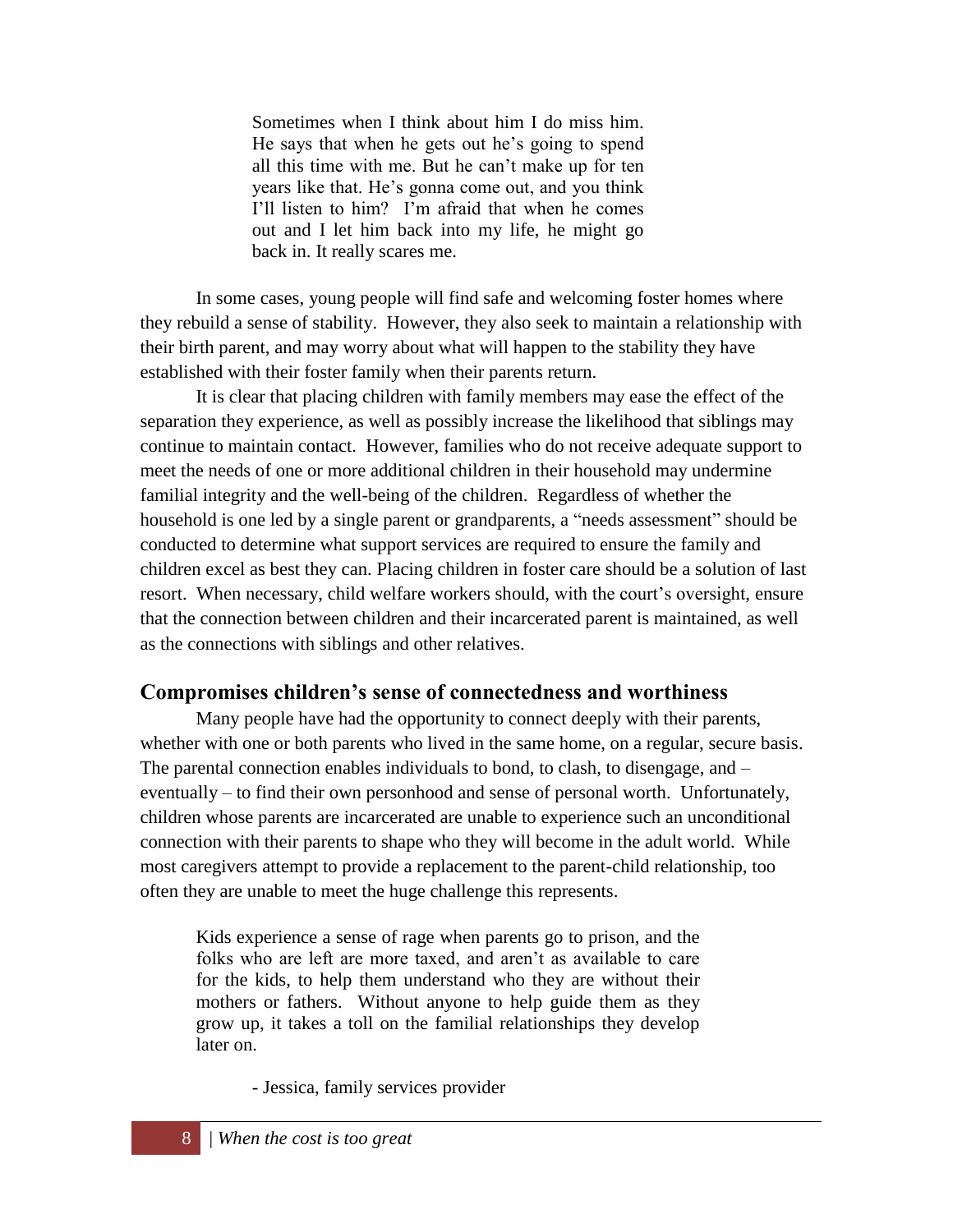Even when a parent is left behind to meet the child"s needs, as a single parent he or she may struggle. Some youth come to expect a certain parent to play a particular role in their lives, which their other parent cannot step in and assume.

In junior high, I was a mess. I got kicked out of school because I use to steal, skip school and get into fights. It got to the point where my mom had to home-school me. When I got to high school I realized I couldn"t do that no more. I had to finish high school. But I didn"t finish high school because I just had a daughter. I chose to stay home. But I"ll go back to finish high school or get a GED. I don"t think I would have gotten pregnant if my dad was around. I would have finished high school because my father is really strict and I would have been real scared of him. There are a lot of things I won"t have been able to do because my dad was out. I can"t let what he did affect my life. I got to keep it moving.

- Saphina, teenager of an incarcerated father

The belief that the push-pull dynamic between parents and children can be assumed by grandparents often overlooks the generational gap that can cause a young person to feel misunderstood. In addition, grandparents may have limited energy or health problems that make it hard to follow up on the rules and restrictions they set – less able to search for a youth in the street at three o"clock in the morning.

The low self-worth that may result in children who feel neglected or misunderstood can cause them to feel an overwhelming need to be accepted and loved by others, at all costs. In turn, this may lead them to overcompensate as they seek to be accepted by others, be more susceptible to peer pressure, or engage in high-risk sexual behavior.

My children became very promiscuous after I went into prison. My son started having sex at age 12 with the neighbor. My daughter met a guy from the naval academy and got pregnant at 14. She had an abortion. Where were the adults letting them have sex at those ages?

- Connie, formerly incarcerated mother

My granddaughter has low self-esteem. She feels like she was so horrible that her mom and dad didn"t want her, so she feels like no one likes her. You could do pretty much anything to her and she"ll put up with it as long as you remain her friend.

- Ms. Thrower, grandmother/caregiver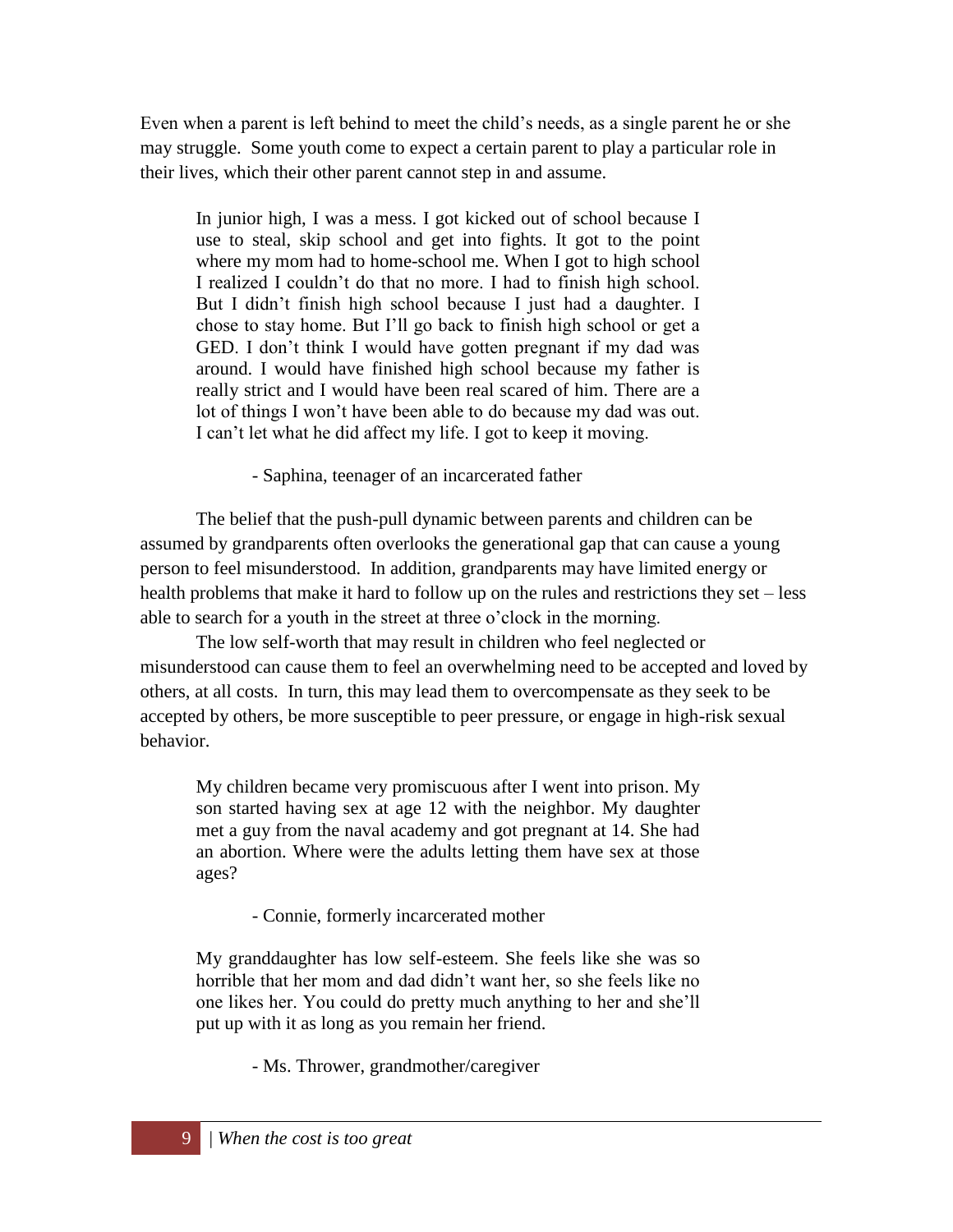The combination of losing a parent and experiencing the resulting low self-esteem and symptoms of trauma may push young people to engage in risky behavior. John Hagan and Ronit Dinovitzer"s review of early studies of the impact of parental incarceration on the family situation point to evidence of psychological trauma: separation anxiety, preoccupation with loss, sadness as well as rebelliousness, school problems, and truancy.<sup>18</sup> They cite more recent research findings that children whose mothers were imprisoned exhibited symptoms of post traumatic stress disorder, including mood disorders, flashbacks of parent's arrest, and, in some cases, vivid memories of their mothers' voices.<sup>19</sup>

Emphasizing the need for role models and supervision in a child"s socialization process, Hagan cites Travis Hirschi"s seminal work on social control theory to argue that a parent who engages in criminal acts him or herself may nonetheless steer children away from that life, prodding them toward more pro-social goals and activities. When a parental role model is absent, however, the classic adolescent struggle of allegiance between family and peers may default in favor of anti-social peers. Moreover, the stigma associated with having a parent in prison may cause children to mask feelings of shame and rejection with anger and defiance – increasing tendencies toward violent behavior and delinquency.

#### **Loss of attachment and ability to trust**

Once the close parental presence is removed, many young people have trouble trusting others and letting them into their lives. Many remain as reticent or guarded in their efforts to protect themselves and not get hurt again, as they were when their parents departed. The parent-child bond is a fundamental building block to a child"s ability to trust others, and parental incarceration undermines this foundation:

> My daughter doesn"t trust anyone because of what I did. My mother raised her but she needed me. She needed mama love instead of grandma love.

- Ronnie, incarcerated mother

Being unable to count on their parents to "be there for them" affects young people"s ability to trust and bond, not only with their parents but also with others in their lives. A parent's lack of availability undermines a child"s sense of stability and safety, and this in turn affects their capacity to establish stable lives as an adult, as well as develop safe and trustworthy relationships:

 $\overline{a}$ <sup>18</sup> *Id*.

 $^{19}$   $\overline{1}d$ .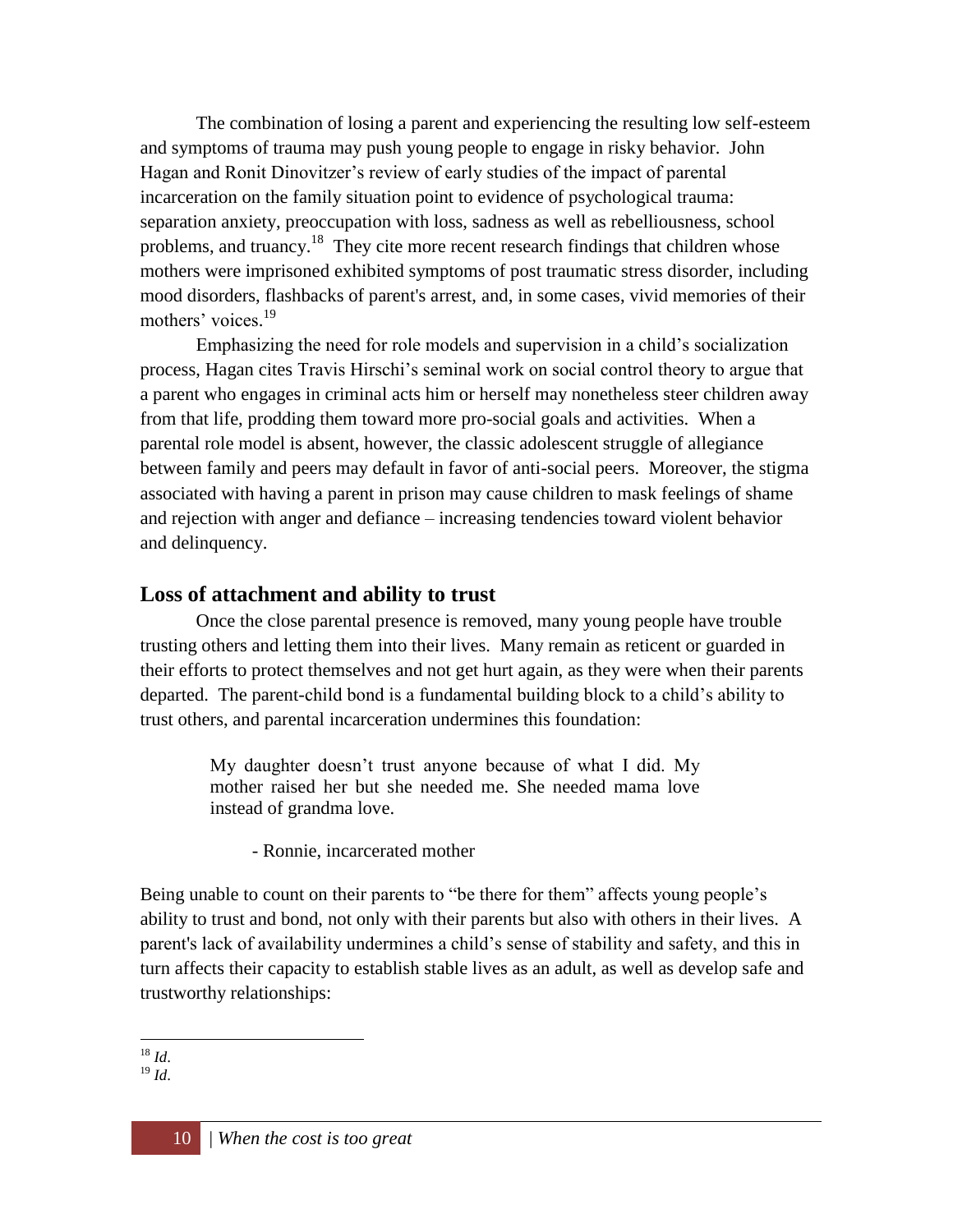As adults they"ll have difficulty trusting people and building relationships because there is a fear they will not last, or people will not stick around. This can result in sabotaging relationships. "I"ll leave you before you leave me." Also, people will not trust when something *is* a healthy relationship, because based on past experience, when something may have been feeling good, things may have gotten disrupted.

In the workplace, the young adults may also experience trust issues with supervisors and colleagues. They may also feel a need to prove themselves even more, because of their history. They may have difficulty trusting themselves that they are doing a good job or performing well. Others may overachieve. Having grown up very fast, in the workplace they will excel to camouflage their past. Underneath one would not know that the "am I good enough" complex is driving the individual.

- Tanya, re-entry service provider/former child welfare case worker

The inability to trust others undermines their capacity to connect with others as adults – always maintaining a certain distance either by withdrawing, or putting on a tough exterior. It also undermines a young person's ability to envision and plan for their future. Children may demonstrate their mistrust towards their caregivers, or their parents once they return from prison, by becoming hyper-vigilant, monitoring every move the adults in their lives make. A former child welfare caseworker says that often children cling to others close to them asking such questions as "Where are you going? When will you return?" They clearly fear another loss, imagining in their young minds, "If you lose one parent, why not someone else close to you?"

When I go home, my kids won't trust me to go to the bathroom by myself because they're afraid I won't come back.

- Alicia, incarcerated mother

Research confirms and further explains a possible basis for these types of reactions. Julie Poehlmann has closely studied the many attachment issues and problems children face when a parent is incarcerated, conducting assessments of 54 children with incarcerated mothers.<sup>20</sup> Noting that very young children are particularly vulnerable to developmental disruption when mothers are incarcerated, she describes the emotional cost of parental separation for children of prisoners:

 $\overline{a}$ <sup>20</sup> Julie A. Poehlmann, *Representations of Attachment Relationships in Children of Incarcerated Mothers*, *76*(3) CHILD DEV. 679, 679-96 (2005).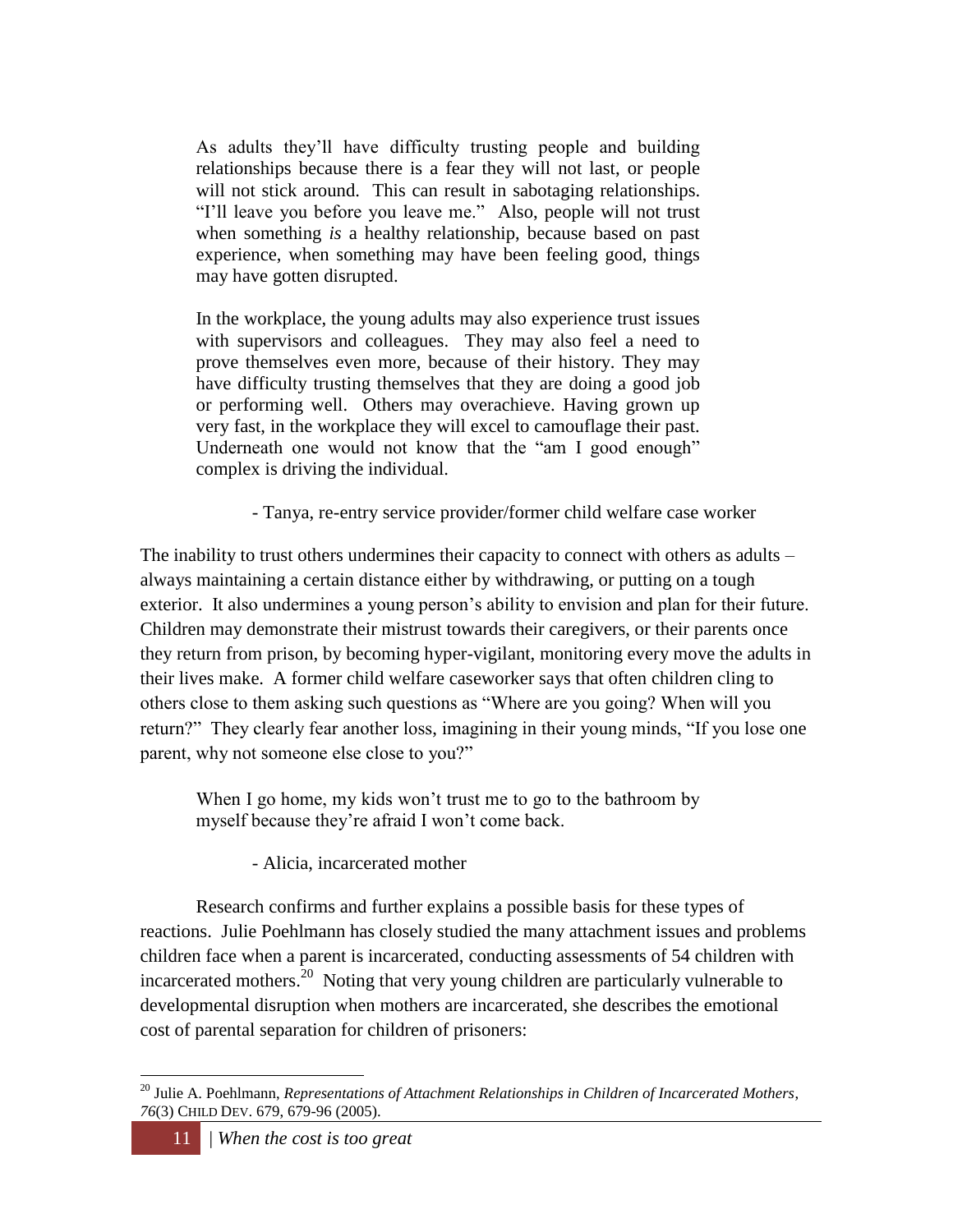Consistent with attachment theory, the majority of children initially reacted to separation with sadness, crying, and calling for or looking for mothers. Other common reactions included confusion, worry, anger, acting out, fear, developmental regression, sleep problems, and indifference. Although many of these responses are similar to reactions exhibited by older children following parental incarceration, such as loneliness, fear, anger, and aggression, young children's sleep patterns and maintenance of developmental milestones appeared highly vulnerable to disruption following separation from mothers. Clearly, prolonged separation from an imprisoned mother who once cared for the child is a stressful experience. $21$ <sup>\*</sup>

Noting that some children seem to react with indifference, Poehlmann wonders whether this represents a true lack of reaction, or a defensive mask of false detachment.

Obviously *he's* not trying, so why should *I* try. It's like, 'You got yourself arrested and went back." I don"t know if he gives a crap, but he certainly isn"t showing it. When he calls … we don"t have anything to relate about or talk about something that happened in the past because there is no past for us. I don"t know who he is; I just know he is my dad.

- Zara, teenager with an incarcerated father

A secure attachment relationship can help to nurture resilience in high-risk children, and promote healthy concepts of self that will foster stronger interpersonal skills and relationships in the future. However, Poehlmann found that two-thirds of the children in her study engaged in dysfunctional relationships characterized by immense ambivalence, violence or detachment.<sup>22</sup> Such personal characteristics are unlikely to lead to close, intimate and nurturing relationships, which are most needed for young people as they become adults.

Additionally, Poehlmann found that less than a third (28 percent) of the children she assessed experienced the benefits of stable and consistent care giving while their parent was incarcerated:

Although confirming previous observations that many children experience multiple placements following maternal incarceration, the present study found that stability of the care giving situation was the strongest predictor of children"s representations of relationships with caregivers. Children who lived with one continuous caregiver since the mother's incarceration were much more likely to have a secure relationship with the caregiver

 $\overline{a}$  $21$  Ibid., p. 692

 $22$  Ibid., p.690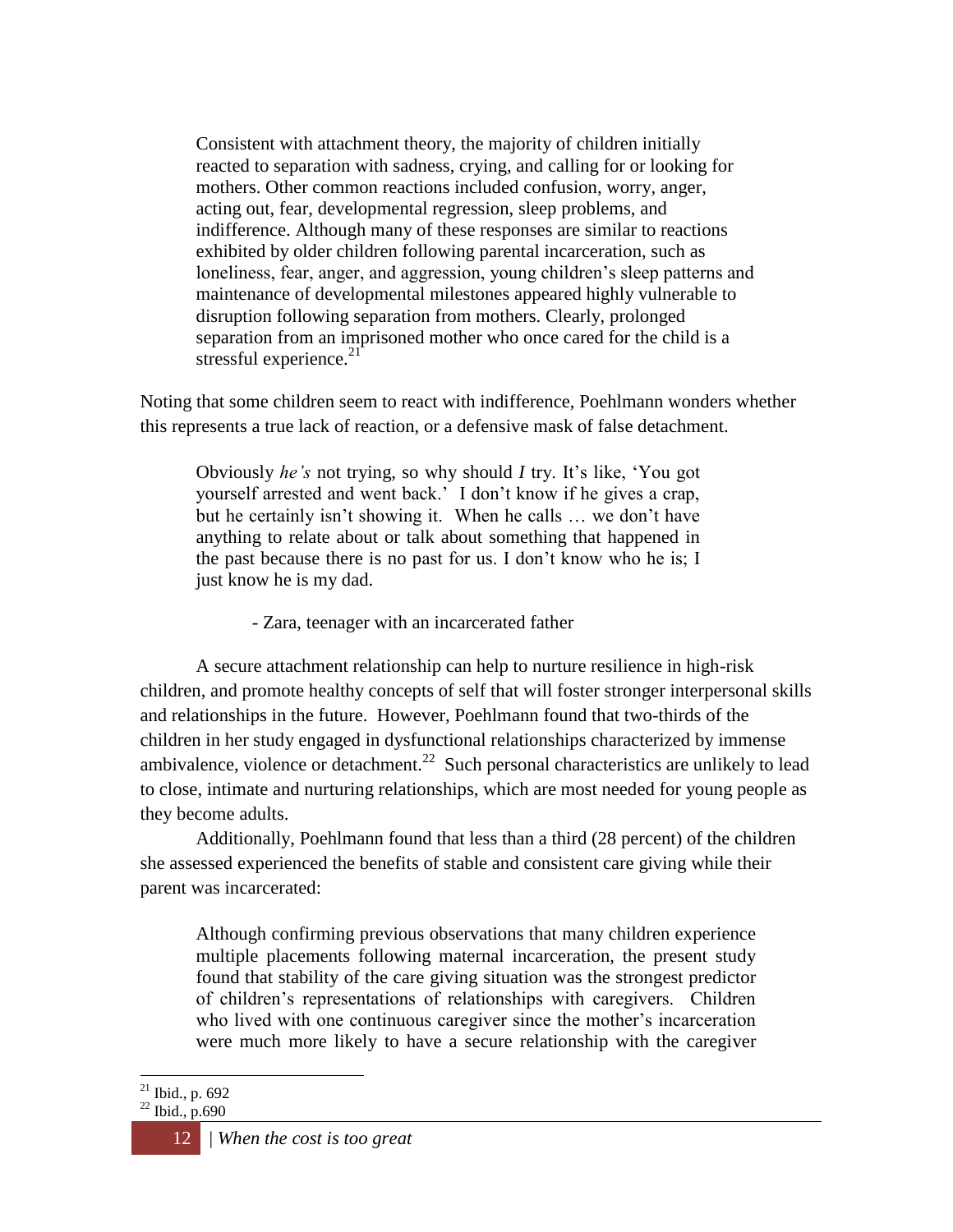than were children who changed placements one or more times. From an attachment perspective, developing relationships with consistently available alternative adults can ease the negative effects of parental loss and facilitate interpersonal resilience, whereas experiencing multiple shifts in caregivers undermines this process.<sup>23</sup>

For infants and toddlers, attachment to their parent plays an enormous role in their psychological development. Visitation during this period in their lives is essential in establishing a trusting relationship. Very young children are unable to develop relationships through telephone conversations or letter correspondence. Actual physical contact is extremely important. Once again, judges have a role to play in ensuring that age-appropriate contact between children and their parents is maintained in an effort to minimize the emotional and psychological damage caused by incarceration.

In the most extreme cases, without visitation the parent is essentially a stranger to the infant.

- Tanya, re-entry service provider/former child welfare case worker

The first time my mother brought my boys for a visit I was in county jail. There was a glass dividing us. I"ll never forget how the young one kept putting his hands on the glass and saying, "I want to touch you, daddy." Later visits, he"d always want to ride on my shoulders because that"s what we did when I was free.

- Charles, incarcerated father in Alabama

While visits are a crucial way for young children and teens alike to bond with their parents, it can also be an emotionally taxing event, partially explaining why many caregivers and social workers are reticent to facilitate visits.

Kids will get a sense the visit is almost over and they"ll start to react. Some will pick a fight with their parent. Others will cling on to their parent. Once they get on the bus they"ll breakdown.

- Tammy, child welfare case worker

The frequency of the visits may be able to help. We see young girls and boys who have regular visits feeling like they have a mom or a dad, and therefore are not needing to seek out a father or mother figure. Unfortunately, many fathers – unlike mothers – decided to stop the visits because of the emotional and psychological turmoil it placed on the children.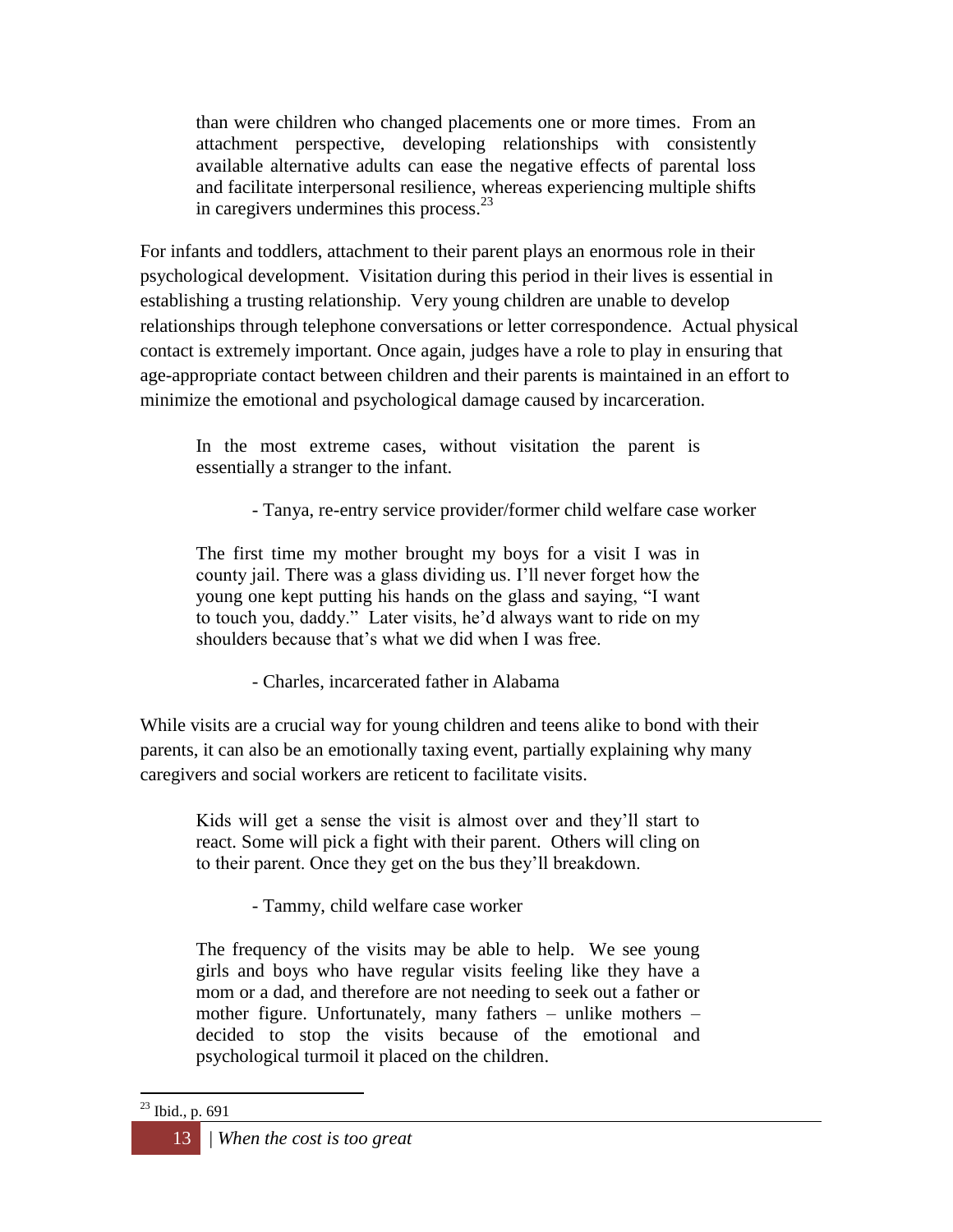It is quite possible that fathers feel their children are less impacted by their absence, as many of the children continued to be cared for by their mothers in their absence, which is generally the case in most instances. Imprisoned mothers are more likely to have a sense of urgency around what"s going on with their kids – afraid they will lose them to the foster care system. They remain concerned about the impact of visiting conditions on their children"s well-being, but are less likely to think that ending visits is an option.

Some youth whose parents stop the visits are extremely angry when they return home.

- Tanya, re-entry service provider/former child welfare caseworker

Indeed, Murray and Farrington identified prison visitation as another possible mediating factor in the adverse effects of parental incarceration on children. While prison visitation is generally counted as a positive factor, it can prove traumatic for children due to the long distances often traveled to reach the prison; onerous, demeaning or intimidating prison security procedures; prohibition of physical contact with one"s parent; and the repeated pain of having to leave one's parent behind as the visit is concluded.<sup>24</sup>

LaVigne and her colleagues at the Urban Institute point out that prison parents may effectively lose contact with their children without the formal revocation of custodial rights. Since most parents are in prisons located more than 100 miles from their home communities, visits with their children are expensive and logistically difficult. Caregivers may be reluctant to endure the discomforts and difficulties of making the trip. Some parents are too ashamed to let their children know they are incarcerated. Others may prefer not to put their children through the stressful process of a prison visit. Moreover, the costs of long-distance phone calls may also be beyond the means available to caregivers, especially as collect-call rates for calls placed from prisons can cost as much as five to ten times that of a call from a residential phone. It is incumbent upon children service agencies and family court judges to publicly acknowledge the barriers that undermine their ability to adequately address the needs of children with incarcerated parents.

 $\overline{a}$ <sup>24</sup> Murray & Farrington, *supra* note 13 at 721-36.